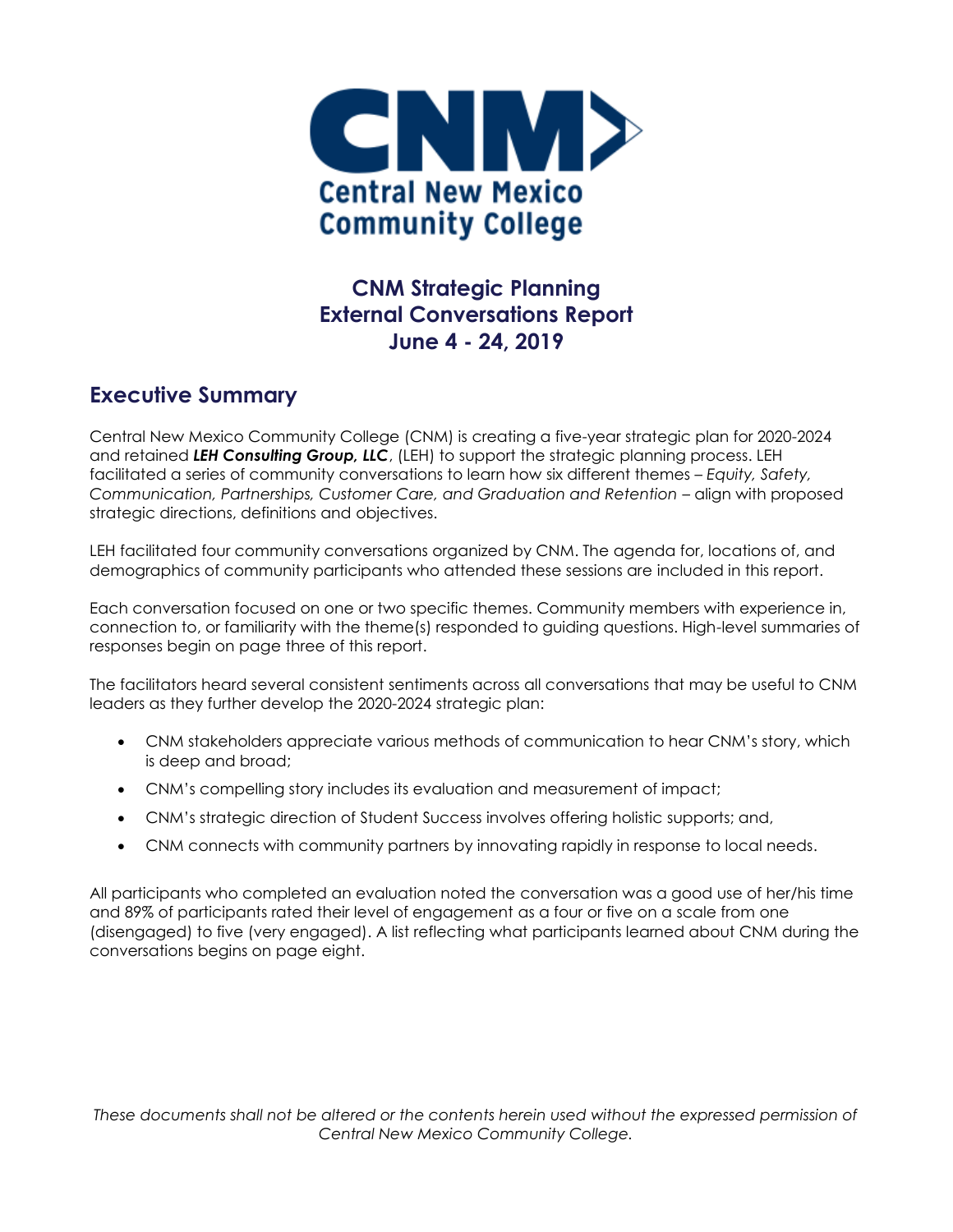# **Core Session Agenda**

# **CNM Community Conversations**

**June 4 - 24, 2019**

| 10 minutes       | <b>Welcome and Introductions</b><br>Kristen Ferris, Interim Director of Accreditation and Strategic Planning |  |  |  |  |
|------------------|--------------------------------------------------------------------------------------------------------------|--|--|--|--|
|                  |                                                                                                              |  |  |  |  |
| 15 minutes       | <b>Strategic Plan Process Briefing</b>                                                                       |  |  |  |  |
|                  | Kristen                                                                                                      |  |  |  |  |
| 30 minutes       | <b>Small Group Discussions*</b>                                                                              |  |  |  |  |
|                  | <b>Facilitated by LEH Consulting Group</b>                                                                   |  |  |  |  |
|                  | What else would you add to the theme definition?                                                             |  |  |  |  |
|                  | How do the strategic directions align with the theme?<br>$\overline{\phantom{a}}$                            |  |  |  |  |
|                  | How do specific objectives align with the theme?                                                             |  |  |  |  |
|                  | What other advice do you have for CNM regarding how to align                                                 |  |  |  |  |
|                  | with the theme?                                                                                              |  |  |  |  |
|                  | Do you have any other feedback not directly related to<br>$\overline{\phantom{a}}$                           |  |  |  |  |
|                  | partnerships and communications?                                                                             |  |  |  |  |
|                  |                                                                                                              |  |  |  |  |
| 15 minutes       | Large Group Report Out                                                                                       |  |  |  |  |
|                  | <b>Facilitated by LEH Consulting Group</b>                                                                   |  |  |  |  |
|                  |                                                                                                              |  |  |  |  |
| 10 minutes       | <b>Open Questions and Answers</b>                                                                            |  |  |  |  |
|                  | <b>Facilitated by LEH Consulting Group</b>                                                                   |  |  |  |  |
| 5 minutes        | <b>Evaluation</b>                                                                                            |  |  |  |  |
|                  |                                                                                                              |  |  |  |  |
| 4 minutes        | <b>Next Steps</b>                                                                                            |  |  |  |  |
|                  | Kristen                                                                                                      |  |  |  |  |
|                  |                                                                                                              |  |  |  |  |
| 1 minute         | <b>Thank You and Close</b>                                                                                   |  |  |  |  |
|                  | Kristen                                                                                                      |  |  |  |  |
| 90 minutes total | * Facilitation format and techniques may vary based on the number of                                         |  |  |  |  |
|                  | participants at each event.                                                                                  |  |  |  |  |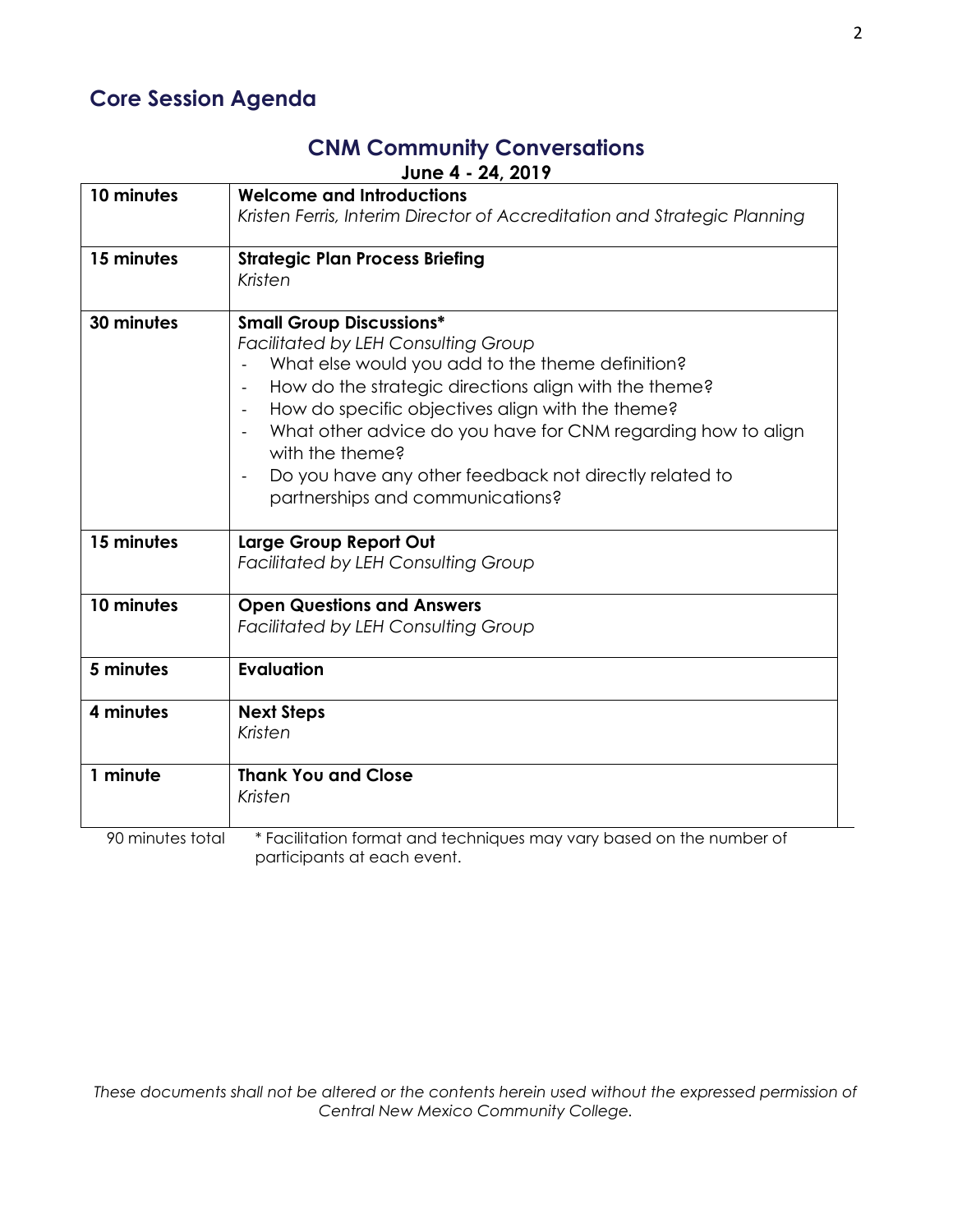| <b>Date</b><br><b>Session Location</b><br>"Theme"                         | <b>Comments</b>                                                                                                                                                                                                                                                                                                                    |
|---------------------------------------------------------------------------|------------------------------------------------------------------------------------------------------------------------------------------------------------------------------------------------------------------------------------------------------------------------------------------------------------------------------------|
| 06/04/16<br><b>CNM Westside</b><br>Campus<br>"Safety"                     | Safety includes student situational awareness; addressing issues on and around<br>$\bullet$<br>campus (student-on-student crime, terrorism, online threats, drugs and alcohol, etc.);<br>and protection from things that could be harmful (chemicals, equipment, on-the-job<br>hazards, etc.).                                     |
| 06/06/16<br><b>CNM Main Campus</b><br>"Partnerships and                   | Partnerships include connecting with others supporting the work, such as businesses,<br>$\bullet$<br>nonprofits, students and faculty; addressing workforce skill gaps in healthcare, IT and<br>others; internships; and offering convenings, internships and incubation.                                                          |
| Communication"                                                            | "Partnerships are the life blood to further our mission."<br>$\bullet$                                                                                                                                                                                                                                                             |
|                                                                           | <b>Communication</b> includes outreach; consistency; championing (Governing Board as<br>$\bullet$<br>a conduit); advertising and promotion; the CNM website; community newsletter;<br>and graduation. It's a guiding force that requires space to know what's going on<br>and time to meet and grow partnerships.                  |
|                                                                           | "Communication is sharing information about all the amazing work and<br>$\bullet$<br>opportunities at CNM."                                                                                                                                                                                                                        |
| 06/13/19<br>CNM Montoya<br>Campus<br>"Equity and<br><b>Customer Care"</b> | <b>Equity</b> can mean serving populations that lack access to resources; thinking critically<br>$\bullet$<br>about individual sectors of community; locating resources to level the playing field;<br>being mindful of subgroups and asking questions; looking at outcomes over short-,<br>mid- and long-term; role of geography. |
|                                                                           | "Equity does not necessarily mean 'equal.""<br>$\bullet$                                                                                                                                                                                                                                                                           |
|                                                                           | <b>Customer Care</b> can be the first interaction with a student; managing people<br>$\bullet$<br>broadly; creating engagement and satisfaction; ensuring employees feel cared for;<br>listening to, identifying and meeting the needs of specific CNM stakeholders.                                                               |
|                                                                           | "Customer Care means avoiding a 'one size fits all' approach."<br>$\bullet$                                                                                                                                                                                                                                                        |
| 06/24/19                                                                  | Graduation can be completing studies to earn a degree or certificate.<br>$\bullet$                                                                                                                                                                                                                                                 |
| <b>CNM South Valley</b><br>Campus<br>"Graduation and<br>Retention"        | <b>Retention</b> can be students staying at CNM and/or staying employed in New Mexico.<br>$\bullet$                                                                                                                                                                                                                                |

# **Input: What else would you add to the theme definition?**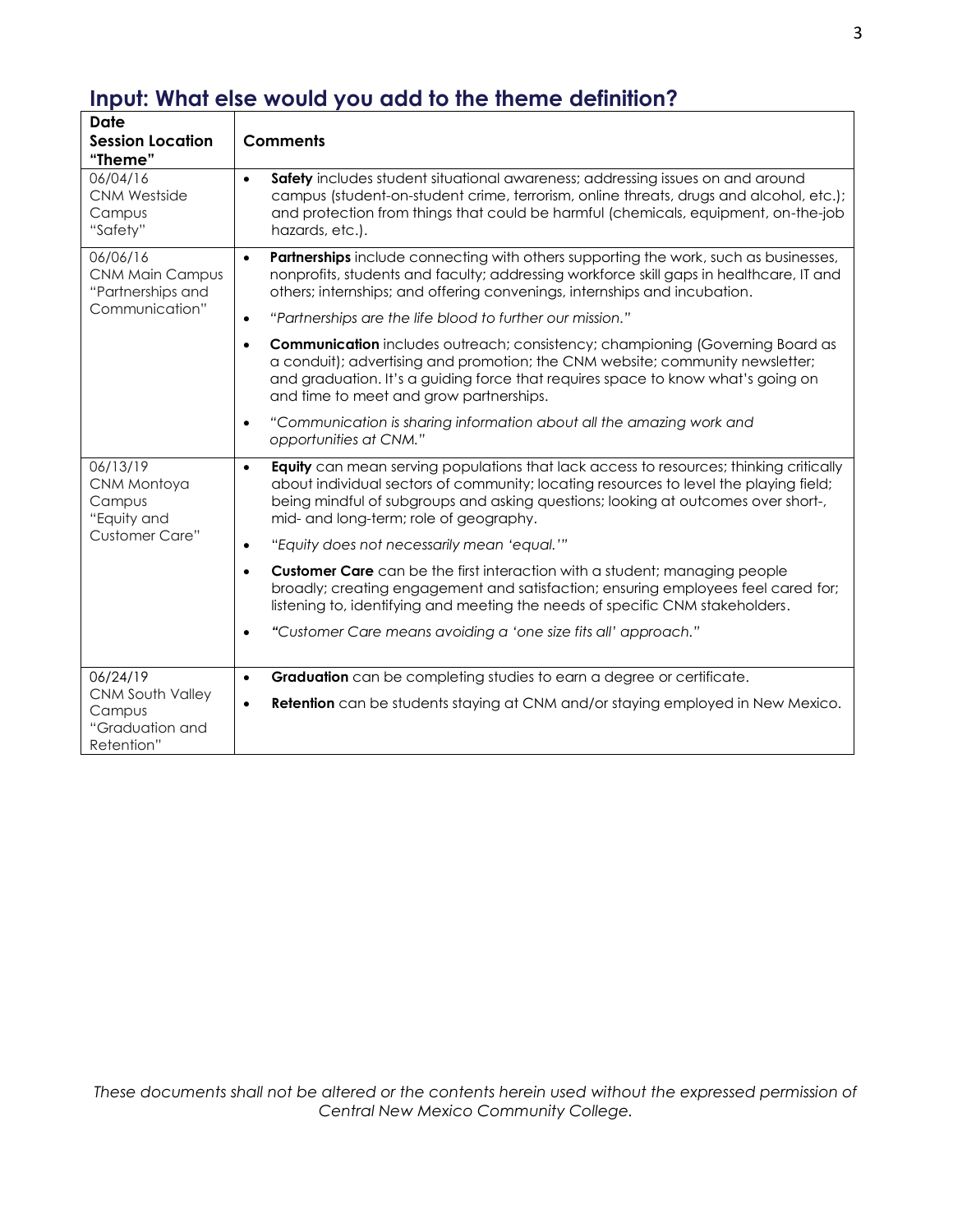| <b>Date</b><br><b>Session Location</b><br>"Theme"                         | <b>Comments</b>                                                                                                                                                                                                                                                                                                                                                                                                     |  |  |  |  |  |
|---------------------------------------------------------------------------|---------------------------------------------------------------------------------------------------------------------------------------------------------------------------------------------------------------------------------------------------------------------------------------------------------------------------------------------------------------------------------------------------------------------|--|--|--|--|--|
| 06/04/16<br><b>CNM Westside</b>                                           | Student Success, Community Success and Organizational Excellence and Innovation<br>$\bullet$<br>align with "Safety."                                                                                                                                                                                                                                                                                                |  |  |  |  |  |
| Campus<br>"Safety"                                                        | "If students are safe, then most staff will be safe, then the community will be safe."<br>$\bullet$                                                                                                                                                                                                                                                                                                                 |  |  |  |  |  |
| 06/06/16<br>CNM Main                                                      | Student Success aligns with the themes with access, internships and experiential<br>$\bullet$<br>learning.                                                                                                                                                                                                                                                                                                          |  |  |  |  |  |
| Campus<br>"Partnerships and<br>Communication"                             | "Creativity" and "innovation" seem to be missing from Student Success. More<br>$\bullet$<br>innovation in the curricula could look like additional partnerships with students and<br>businesses.                                                                                                                                                                                                                    |  |  |  |  |  |
|                                                                           | Student Success and Community Success align with the themes supported through<br>$\bullet$<br>cohorts and flexibility.                                                                                                                                                                                                                                                                                              |  |  |  |  |  |
|                                                                           | <b>Community Success</b> is exemplified through responsiveness and training students who<br>$\bullet$<br>stay in New Mexico.                                                                                                                                                                                                                                                                                        |  |  |  |  |  |
|                                                                           | Organizational Excellence and Innovation aligns with the themes through high-quality<br>$\bullet$<br>education and credentials.                                                                                                                                                                                                                                                                                     |  |  |  |  |  |
|                                                                           | "Everything I do at CNM aligns with Student Success and Partnerships."<br>$\bullet$                                                                                                                                                                                                                                                                                                                                 |  |  |  |  |  |
|                                                                           | "CNM is working hard to support industry."<br>$\bullet$                                                                                                                                                                                                                                                                                                                                                             |  |  |  |  |  |
| 06/13/19<br>CNM Montoya<br>Campus<br>"Equity and<br><b>Customer Care"</b> | Student Success, Community Success and Organizational Excellence and Innovation<br>$\bullet$<br>align clearly with the themes - "with good verbs."                                                                                                                                                                                                                                                                  |  |  |  |  |  |
| 06/24/19<br>CNM South Valley<br>Campus<br>"Graduation and<br>Retention"   | Student Success aligns with the themes when students achieve their educational goal<br>$\bullet$<br>of graduating. CNM is a strong starting place for those who need smaller class sizes<br>and specific programs. CNM puts forth a lot of effort to connect with students<br>holistically to support themes.                                                                                                       |  |  |  |  |  |
|                                                                           | <b>Community Success</b> aligns with the themes as students graduating and remaining in<br>$\bullet$<br>New Mexico (retention) supports local employment. Many attend CNM, then link to a<br>four-year institute in New Mexico. CNM has an important collaborative relationship<br>with employers, serving as a key resource for Career Technical Education (CTE)<br>and/or those looking for nontraditional paths. |  |  |  |  |  |
|                                                                           | Organizational Excellence and Innovation aligns with the themes as the college is a<br>$\bullet$<br>nurturing place that gets people in the educational pipeline and is important for local<br>employers.                                                                                                                                                                                                           |  |  |  |  |  |
|                                                                           | "CNM is a key innovator outside of four-year tracks."                                                                                                                                                                                                                                                                                                                                                               |  |  |  |  |  |

# **Input: How do the Strategic Directions align to the themes?**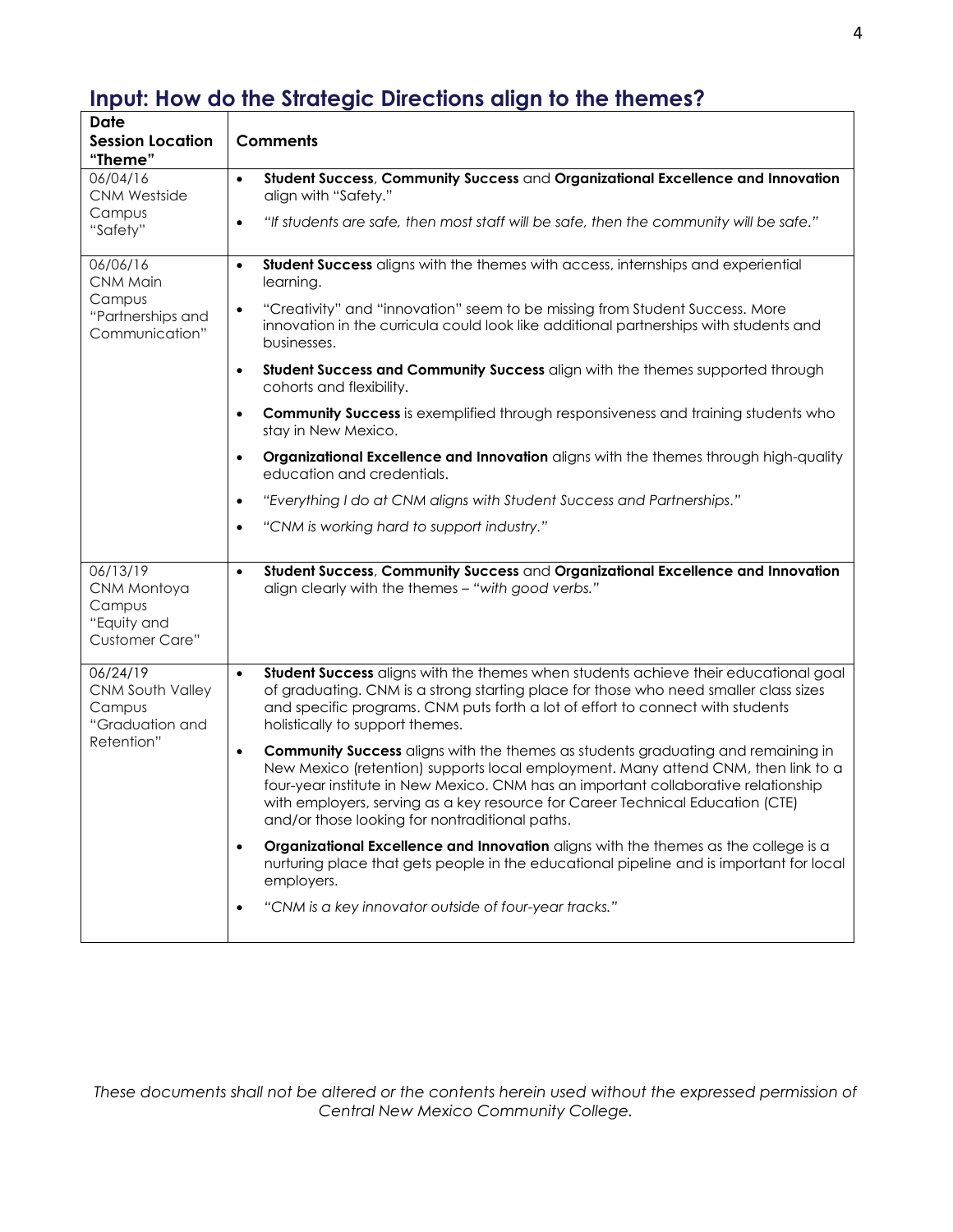### **Input: How do specific objectives align with the theme?**

| Date<br><b>Session Location</b><br>"Theme"                                | <b>Comments</b>                                                                                                                                                                                                                                                                                                                                        |  |  |  |  |
|---------------------------------------------------------------------------|--------------------------------------------------------------------------------------------------------------------------------------------------------------------------------------------------------------------------------------------------------------------------------------------------------------------------------------------------------|--|--|--|--|
| 06/04/16                                                                  | Student Success objectives align; "exceptional student experience" includes safety.<br>$\bullet$                                                                                                                                                                                                                                                       |  |  |  |  |
| <b>CNM Westside</b><br>Campus                                             | <b>Community Success</b> objectives align as safety extends into the community.<br>$\bullet$                                                                                                                                                                                                                                                           |  |  |  |  |
| "Safety"                                                                  | "CNM moves faster than anyone else to address employers' needs."<br>$\bullet$                                                                                                                                                                                                                                                                          |  |  |  |  |
|                                                                           | Organizational Excellence and Innovation objectives align by building on the<br>$\bullet$<br>success as "the safest campus in the state."                                                                                                                                                                                                              |  |  |  |  |
| 06/06/16<br><b>CNM Main Campus</b><br>"Partnerships and<br>Communication" | Student Success objectives connect to and with local workforce development and<br>$\bullet$<br>increase opportunities for employment through internships. Opportunities to require<br>internships drive each objective and align with citywide efforts. Experience can<br>enrich classroom involvement.                                                |  |  |  |  |
|                                                                           | <b>Community Success</b> objectives align by increasing awareness regarding all great<br>$\bullet$<br>things in Albuquerque and New Mexico. CNM supporters can be ambassadors.<br>Wearing CNM shirts can attract positive communication. College Day invites<br>community partners to communicate. Internships build talent pipeline for<br>community. |  |  |  |  |
|                                                                           | Organizational Excellence and Innovation objectives can align with the themes<br>$\bullet$<br>when President Winograd communicates the plan and vision to support leadership<br>transition. There is an opportunity for greater alignment with the themes by<br>supporting mental health needs.                                                        |  |  |  |  |
|                                                                           | "CNM is a cure-all for everything."<br>$\bullet$                                                                                                                                                                                                                                                                                                       |  |  |  |  |
| 06/13/19<br>CNM Montoya<br>Campus<br>"Equity and<br><b>Customer Care"</b> | Student Success objectives could include CNM's version of "Maslow's Hierarchy of<br>$\bullet$<br>Needs," including new approaches to make it easier to be a student, such as<br>offering onsite laundry options and childcare and decreasing travel time and costs.                                                                                    |  |  |  |  |
|                                                                           | <b>Community Success</b> objectives include CNM serving as a voice for larger issues that<br>$\bullet$<br>impact students and communicating about available resources: e.g. food pantry on<br>campus, orientation events, ways for students to engage, etc.                                                                                            |  |  |  |  |
|                                                                           | Organizational Excellence and Innovation objectives include professors who are<br>$\bullet$<br>important supports for students who struggle. Offering more institutional-level<br>supports so students don't have to ask could increase equity.                                                                                                        |  |  |  |  |
|                                                                           | "Objectives align clearly with themes."<br>$\bullet$                                                                                                                                                                                                                                                                                                   |  |  |  |  |
| 06/24/19<br>CNM South Valley<br>Campus<br>"Graduation and<br>Retention"   | Student Success objectives align with the themes as CNM leads the nation in<br>graduation of Native American and Hispanic students.                                                                                                                                                                                                                    |  |  |  |  |
|                                                                           | <b>Community Success</b> objectives align with themes; however, communicating<br>$\bullet$<br>effectively about the range of work and efforts at CNM can be challenging.                                                                                                                                                                               |  |  |  |  |
|                                                                           | "You don't have to go far to intersect with CNM."<br>$\bullet$                                                                                                                                                                                                                                                                                         |  |  |  |  |
|                                                                           | Organizational Excellence and Innovation objectives could be more explicit about<br>$\bullet$<br>innovation, risk-taking and willingness to try and accept failure. Organizational<br>infrastructure can be a barrier to innovation.                                                                                                                   |  |  |  |  |
|                                                                           | "CNM can't do it all."                                                                                                                                                                                                                                                                                                                                 |  |  |  |  |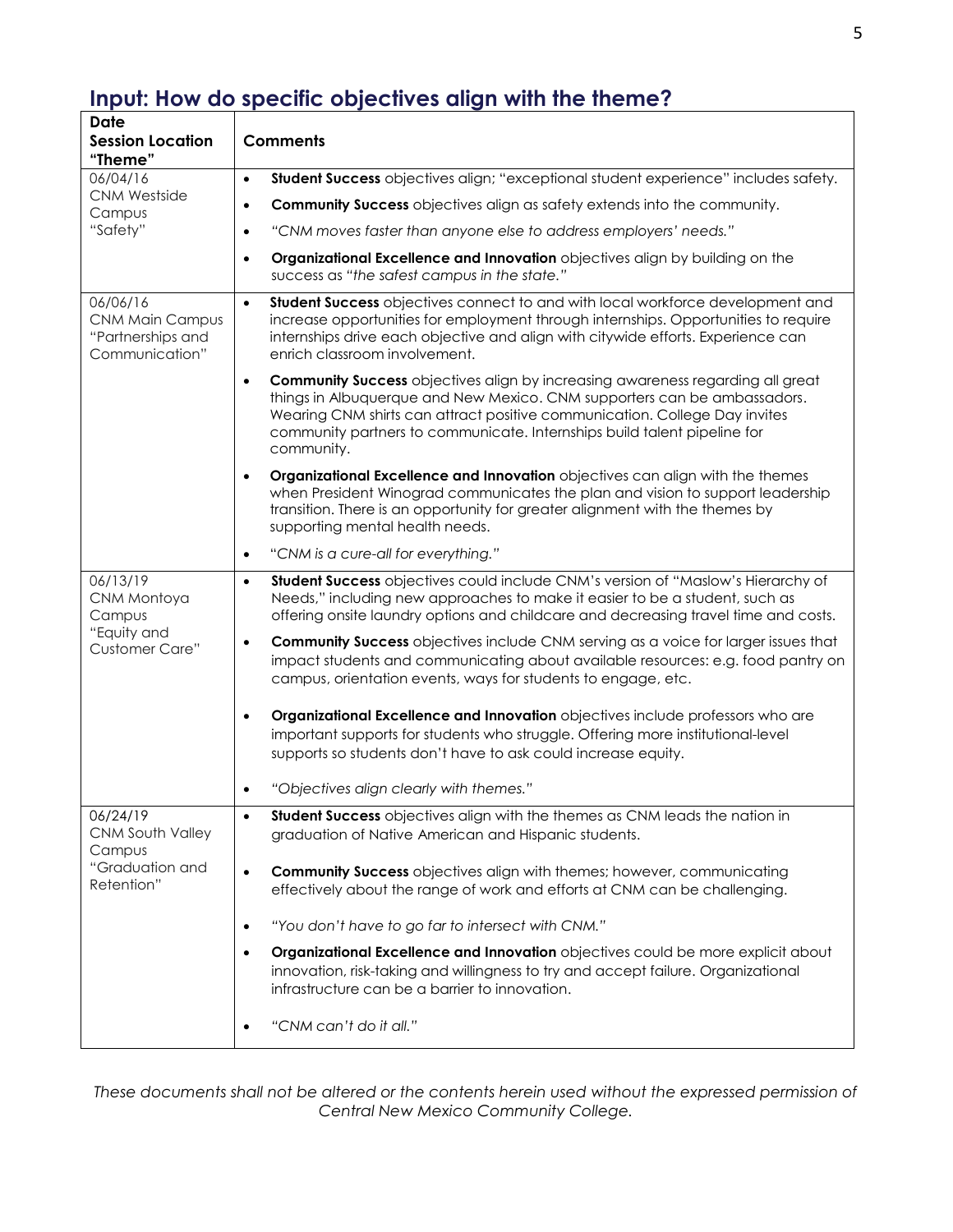# **Input: What other advice do you have for CNM regarding how to align with the theme?**

| <b>Date</b><br><b>Session Location</b><br>"Theme"                         | <b>Comments</b>                                                                                                                                                                                                                                                                                                                                                                                                 |  |  |  |  |  |
|---------------------------------------------------------------------------|-----------------------------------------------------------------------------------------------------------------------------------------------------------------------------------------------------------------------------------------------------------------------------------------------------------------------------------------------------------------------------------------------------------------|--|--|--|--|--|
| 06/04/16                                                                  | Mention "safe" and "secure/security" throughout the definitions and objectives.<br>$\bullet$                                                                                                                                                                                                                                                                                                                    |  |  |  |  |  |
| <b>CNM Westside</b><br>Campus<br>"Safety"                                 | Incorporate security in technology and technology in security.<br>$\bullet$                                                                                                                                                                                                                                                                                                                                     |  |  |  |  |  |
|                                                                           | Create online resources for students and parents regarding who to contact, what to<br>$\bullet$<br>do, what you should be looking for to stay safe.                                                                                                                                                                                                                                                             |  |  |  |  |  |
|                                                                           | Use proactive and preventative approaches.<br>$\bullet$                                                                                                                                                                                                                                                                                                                                                         |  |  |  |  |  |
| 06/06/16<br><b>CNM Main Campus</b><br>"Partnerships and<br>Communication" | CNM provides skills to people to get jobs and support community needs. The current<br>$\bullet$<br>work environment highlights the importance of continuous learning, professional<br>development and "up-skilling" to respond to the changing workforce. Meaningful<br>ways CNM addresses this need include developing boot camps and accelerated<br>learning through Ingenuity.                               |  |  |  |  |  |
|                                                                           | Advisory Committees feed into partnerships and communication. There is an<br>$\bullet$<br>opportunity for more business involvement in advisory groups.                                                                                                                                                                                                                                                         |  |  |  |  |  |
| 06/13/19<br>CNM Montoya<br>Campus<br>"Equity and<br><b>Customer Care"</b> | It's important to evaluate and monitor the success and impact of this plan and its<br>$\bullet$<br>intentions by focusing on outcomes, not just outputs. Evaluation ideas included:<br>following up with students after they leave CNM; following up with employers about<br>CNM students; analyzing the community partners participating in this process and<br>advisory committees who can support this work. |  |  |  |  |  |
|                                                                           | Communication to younger groups could include phone apps, podcasts and email.<br>$\bullet$                                                                                                                                                                                                                                                                                                                      |  |  |  |  |  |
| 06/24/19<br>CNM South Valley<br>Campus<br>"Graduation and<br>Retention"   | Retention may be affected by those who "stop out" due to life circumstances (e.g.<br>$\bullet$<br>food insecurity). People need help getting needs met (transportation, childcare,<br>funding) in order to pursue education, even though CNM is accessible<br>comparatively from a cost perspective.                                                                                                            |  |  |  |  |  |
|                                                                           | Communicating effectively with students is the key to retention. Focus on students'<br>$\bullet$<br>return on investment (ROI) and ability to earn a living wage. Survey students<br>regularly so they can provide real-time feedback and possible solutions to "stopping<br>out."                                                                                                                              |  |  |  |  |  |
|                                                                           | Partnerships is a key theme that expands CNM's capacity with employers,<br>$\bullet$<br>nonprofits, public sector and others.                                                                                                                                                                                                                                                                                   |  |  |  |  |  |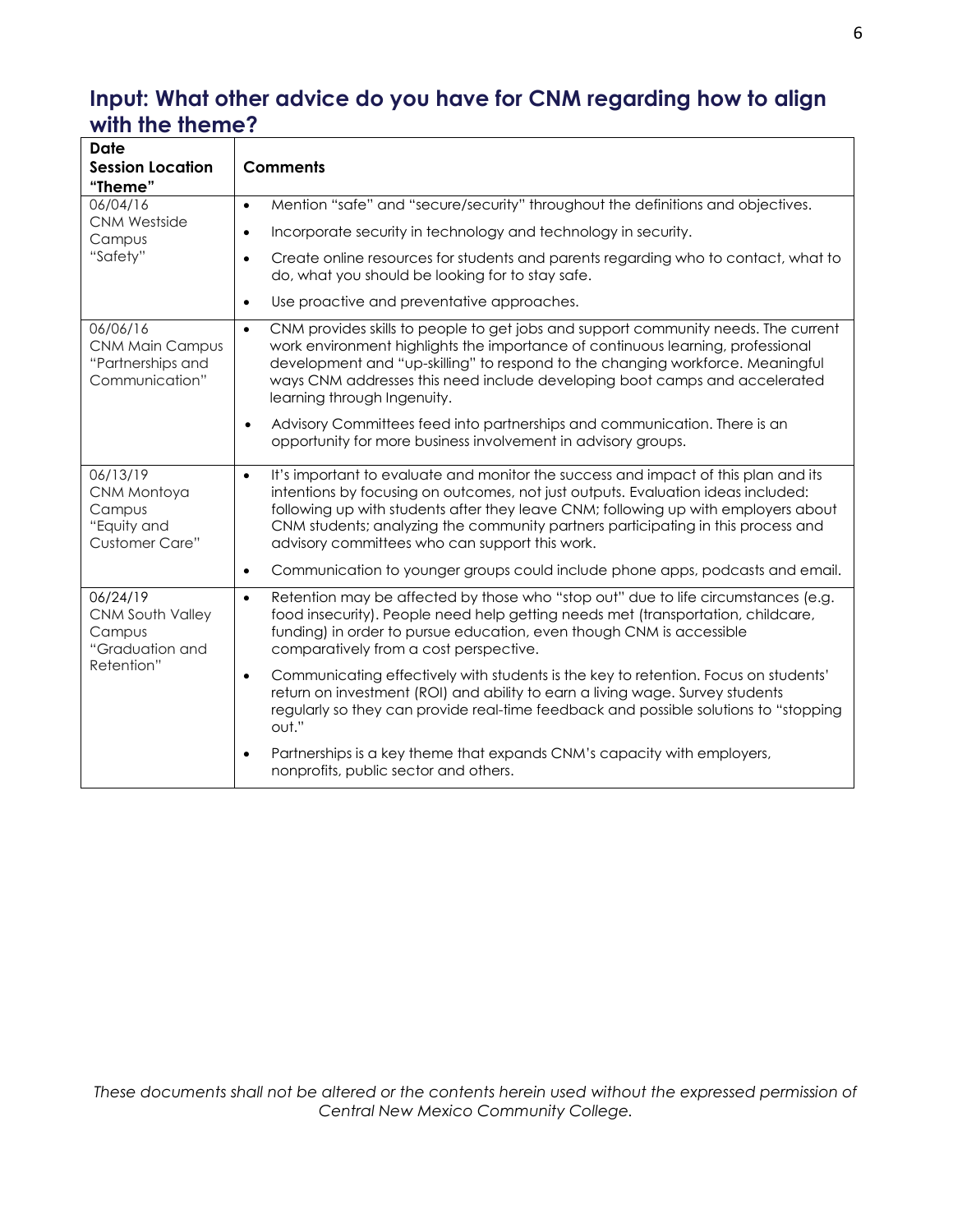# **Open Comments and Questions**

| Date<br><b>Session Location</b><br>"Theme"                                     | <b>Comments</b>                                                                                                                                                                                                                                                                                                                                                                                                                                                                                                                                   |  |  |  |  |  |
|--------------------------------------------------------------------------------|---------------------------------------------------------------------------------------------------------------------------------------------------------------------------------------------------------------------------------------------------------------------------------------------------------------------------------------------------------------------------------------------------------------------------------------------------------------------------------------------------------------------------------------------------|--|--|--|--|--|
| 06/04/16                                                                       | Measure the awareness of students about how to stay safe.<br>$\bullet$                                                                                                                                                                                                                                                                                                                                                                                                                                                                            |  |  |  |  |  |
| <b>CNM Westside</b><br>Campus<br>"Safety"                                      | Q: CNM reaches out to potential students who may have criminal backgrounds -<br>$\bullet$<br>what's the result of that outreach?                                                                                                                                                                                                                                                                                                                                                                                                                  |  |  |  |  |  |
|                                                                                | Q: Is there a safety plan?<br>$\bullet$                                                                                                                                                                                                                                                                                                                                                                                                                                                                                                           |  |  |  |  |  |
|                                                                                | A: Yes – there's a campus security plan, which could be part of orientation.                                                                                                                                                                                                                                                                                                                                                                                                                                                                      |  |  |  |  |  |
|                                                                                | Q: Does CNM plan to follow a particular plan for physical design?                                                                                                                                                                                                                                                                                                                                                                                                                                                                                 |  |  |  |  |  |
|                                                                                | A: Some capital funds will develop sight and safety and campus security.                                                                                                                                                                                                                                                                                                                                                                                                                                                                          |  |  |  |  |  |
|                                                                                | Q: Does CNM share infrastructure with law enforcement (building plans, map of<br>$\bullet$<br>campus, etc.)? How do we utilize technology to identify location and assist<br>immediate response?                                                                                                                                                                                                                                                                                                                                                  |  |  |  |  |  |
|                                                                                | Q: Does CNM have a blue light system?<br>$\bullet$                                                                                                                                                                                                                                                                                                                                                                                                                                                                                                |  |  |  |  |  |
|                                                                                | A: We did and then removed them due to lack of use and cost of<br>maintenance.                                                                                                                                                                                                                                                                                                                                                                                                                                                                    |  |  |  |  |  |
| 06/06/16                                                                       | Q: What are the measurements?<br>$\bullet$                                                                                                                                                                                                                                                                                                                                                                                                                                                                                                        |  |  |  |  |  |
| <b>CNM Main Campus</b><br>"Partnerships and<br>Communication"                  | A: Key Performance Indicators (KPIs) and Continuous Quality Improvements<br>(CQIs); KPIs are available on CNM's website.                                                                                                                                                                                                                                                                                                                                                                                                                          |  |  |  |  |  |
|                                                                                | Q: How do you speak to multi-generational/multi-lingual audience?<br>$\bullet$                                                                                                                                                                                                                                                                                                                                                                                                                                                                    |  |  |  |  |  |
|                                                                                | A: Through various avenues of communication (social media, print media,<br>billboards, word of mouth, etc.)                                                                                                                                                                                                                                                                                                                                                                                                                                       |  |  |  |  |  |
|                                                                                | Q: How do we continue to celebrate our successes?<br>$\bullet$                                                                                                                                                                                                                                                                                                                                                                                                                                                                                    |  |  |  |  |  |
|                                                                                | A: See above – various communications.                                                                                                                                                                                                                                                                                                                                                                                                                                                                                                            |  |  |  |  |  |
| 06/13/19<br>CNM Montoya<br>Campus<br>"Equity and<br><b>Customer Care"</b>      | Q: How do we determine success for students beyond grades, creativity, innovation,<br>$\bullet$<br>working with others, etc.?                                                                                                                                                                                                                                                                                                                                                                                                                     |  |  |  |  |  |
|                                                                                | A: "As a service learning partner of CNM, I see CNM already doing this kind of<br>education." "Industry cares less about IQ and more about EQ (emotional<br>intelligence) and self-awareness."                                                                                                                                                                                                                                                                                                                                                    |  |  |  |  |  |
| 06/24/19<br><b>CNM South Valley</b><br>Campus<br>"Graduation and<br>Retention" | Q: How will CNM measure these objectives?<br>$\bullet$<br>A. KPIs and CQIs<br>Q: What does "exceptional student experience" mean?<br>Q: What is the data for retention? What's the goal?<br>Q: Is there helpful information coming out of student surveys to inform this?<br>Q. How does CNM "meet the workforce needs?"<br>$\bullet$<br>A. There are many partnerships with employers (example: film industry).<br>Q: How does CNM tell its story?<br>A: Communication methods depend on audiences - social media, print media<br>word of mouth. |  |  |  |  |  |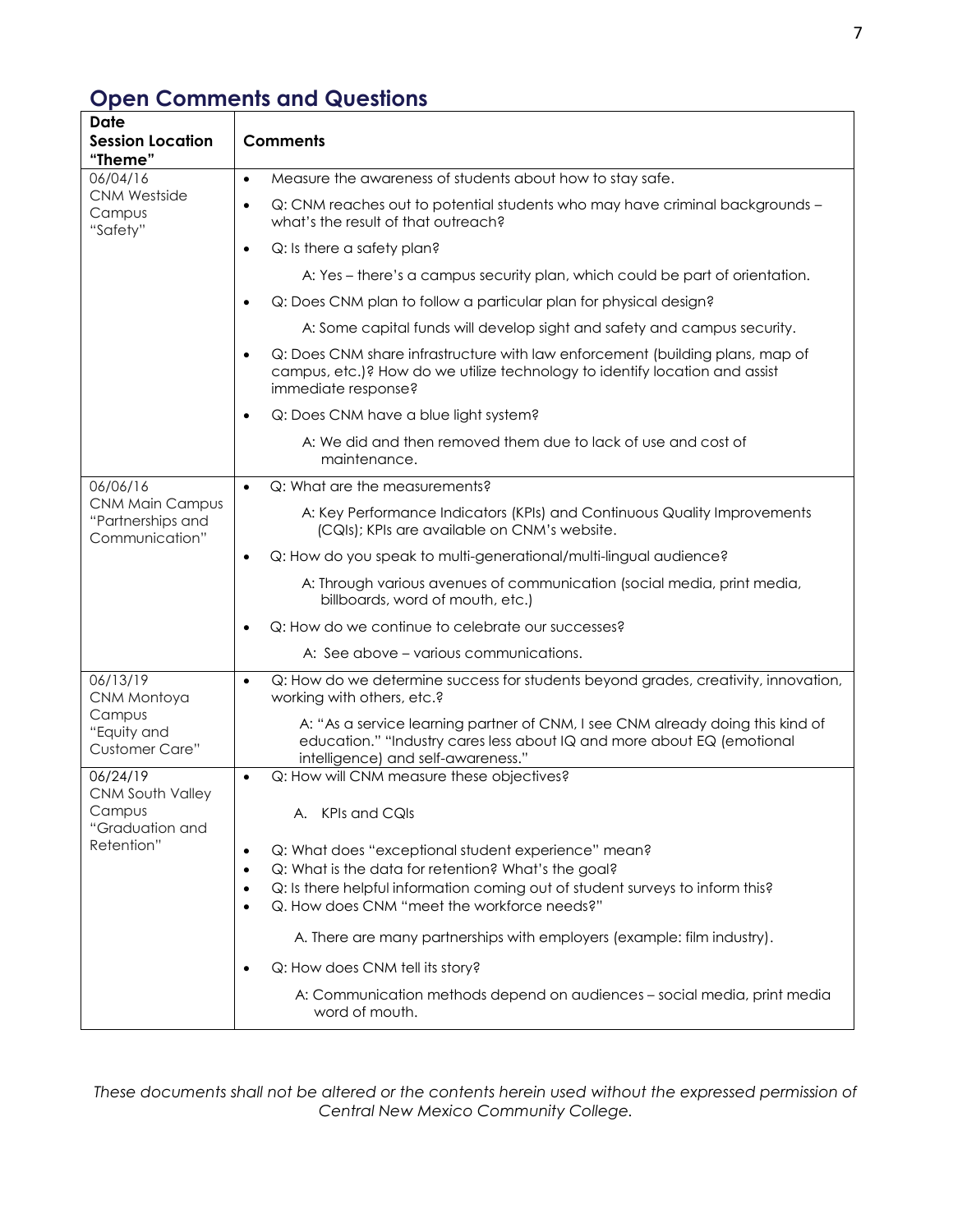#### **Demographics of Participants**

| Age                          | Gender      |                           | <b>Ethnicity</b>              |  |
|------------------------------|-------------|---------------------------|-------------------------------|--|
| 17 or younger                | Female (15) |                           | Asian                         |  |
| 18 to 21                     | Male (14)   |                           | <b>Black/African American</b> |  |
| 22 to 30 (2)                 | Non-binary  |                           | Hispanic/Latino (11)          |  |
| $31$ to 40 (5)               |             |                           | Native American               |  |
| 41 to 50 $(4)$               |             |                           | Pacific Islander              |  |
| 51 to 60 (14)                |             |                           | White (15)                    |  |
| 61 to 70 $(3)$               |             |                           | Mixed Race (3)                |  |
| 71 or older (1)              |             |                           |                               |  |
| am a (check all that apply): |             | <b>Level of Awareness</b> |                               |  |
| Student                      |             | Somewhat NOT informed (4) |                               |  |
| Professional (23)            |             | Moderately informed (13)  |                               |  |
| Retiree (2)                  |             | Well informed (12)        |                               |  |
| Board member (2)             |             |                           |                               |  |

#### Evaluation

| $\cap$ uestion                          | Yes                         | No |
|-----------------------------------------|-----------------------------|----|
| Was this<br>of your time?<br>a good use | $(100\%)$<br>^7<br><u>.</u> |    |
|                                         |                             |    |

| Question                                 |            |          |                         |          |
|------------------------------------------|------------|----------|-------------------------|----------|
|                                          | Disengaged | Somewhat |                         | Verv     |
|                                          |            | engaged  |                         | engaged  |
| What was your level of engagement today? |            | $1\%$    | (52%)<br>$\overline{4}$ | $(37\%)$ |

#### **What did you learn about CNM?**

- Internship and partnership concerns.
- More about partnerships and how they might be improved.
- Focus on the continuation to enhance the vision, mission and core values for the organization; in an effort to provide a quality product and service to its audience in an effort to improve their quality for life short-term and long-term.
- The continuing process of trying to improve meeting the community needs and those of individuals. There are many ways to meet needs and develop programs. Keep up the good work.
- We have some great folks championing CNM, and I am so proud and excited to be a part of this project/process. Thanks for inviting me!
- It is very interesting to learn the workings of what drives some of the strategies at CNM and how that ties into our partnership. Also, the general outlook of CNM regarding community partnerships across the whole college.
- It was good to see the focus CNM is placing on the strategic planning and the variety of stakeholders they have and are bringing together to gain insight and input.
- CNM is always looking for ways to improve and grow, always with the students and community in mind. Yet, it is always ensuring that its values and direction are grounded.
- How to access strategic objectives and key performance indicators.
- That CNM is super awesome!
- They are holding Strategic Plan Forums.
- Impressions of CNM from community members.
- Lots more going on than I first thought! I appreciate the depth of thought and the willingness to listen to feedback. A lot more resources are available to students than I knew about, and I'm now excited to see them develop more!
- Newsletter is being deployed great!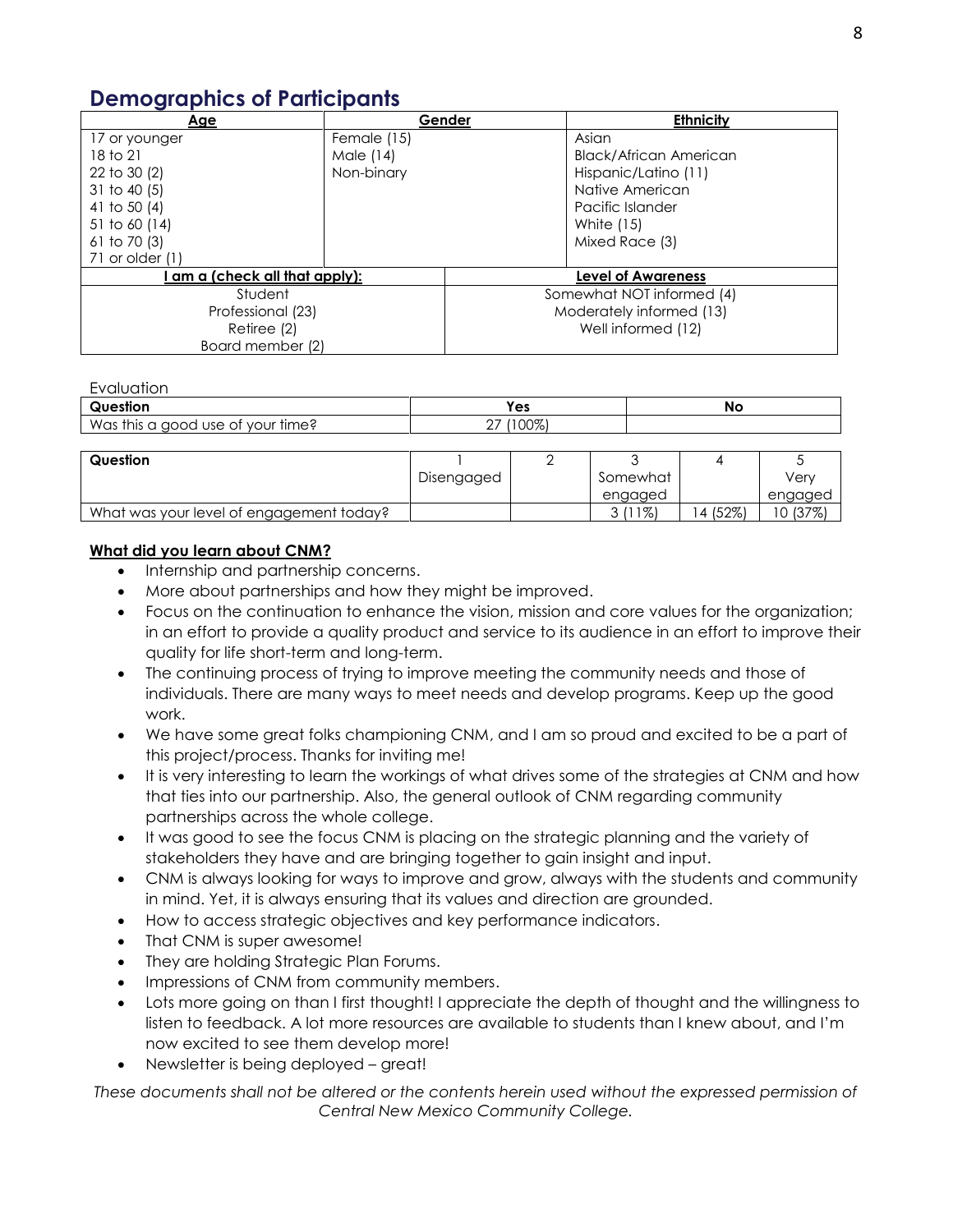- I was not aware of strategic plan elements and trajectory.
- I appreciate the importance CNM is placing on safety and security. The forum today demonstrated their commitment to these initiatives and their strategic development.
- CNM continuously thinks forward and student safety is a priority. I appreciate the engagement that CNM has with the community and seeks feedback for improvements.
- Hopefully, improvements in process will continue to drive CNM to new heights.
- It was good to learn more about the overall goals for the future. \* Some specific examples of how CNM is partnering with other entities on innovative programs.
- I was very impressed with the number of programs CNM offers.
- It is good to know CNM is considering safety/security and continues to analyze the campus to address the concerns of students and faculty.
- New mission/vision and goals. Insight into current safety plan.
- They are disciplined in their attack on planning for the future.
- Strategic Plan = six focus areas.
- Retention numbers are based on full-time students.
- More need for social service partnerships.
- CNM is recognizing and creating strategy to address the needs of their students and communities. I believe community engagement and partnerships are critical to recruit students and ownership of self-progress and linked to community improvement will strengthen identity and therefore retention. It would be beneficial to have as many opportunities as possible to engage students and graduates so they can contribute.
- Locations may offer specific education opportunities.
- Blue-collar classes locations challenging due to building limitations/space.
- Flexibility to create classes to fit new companies.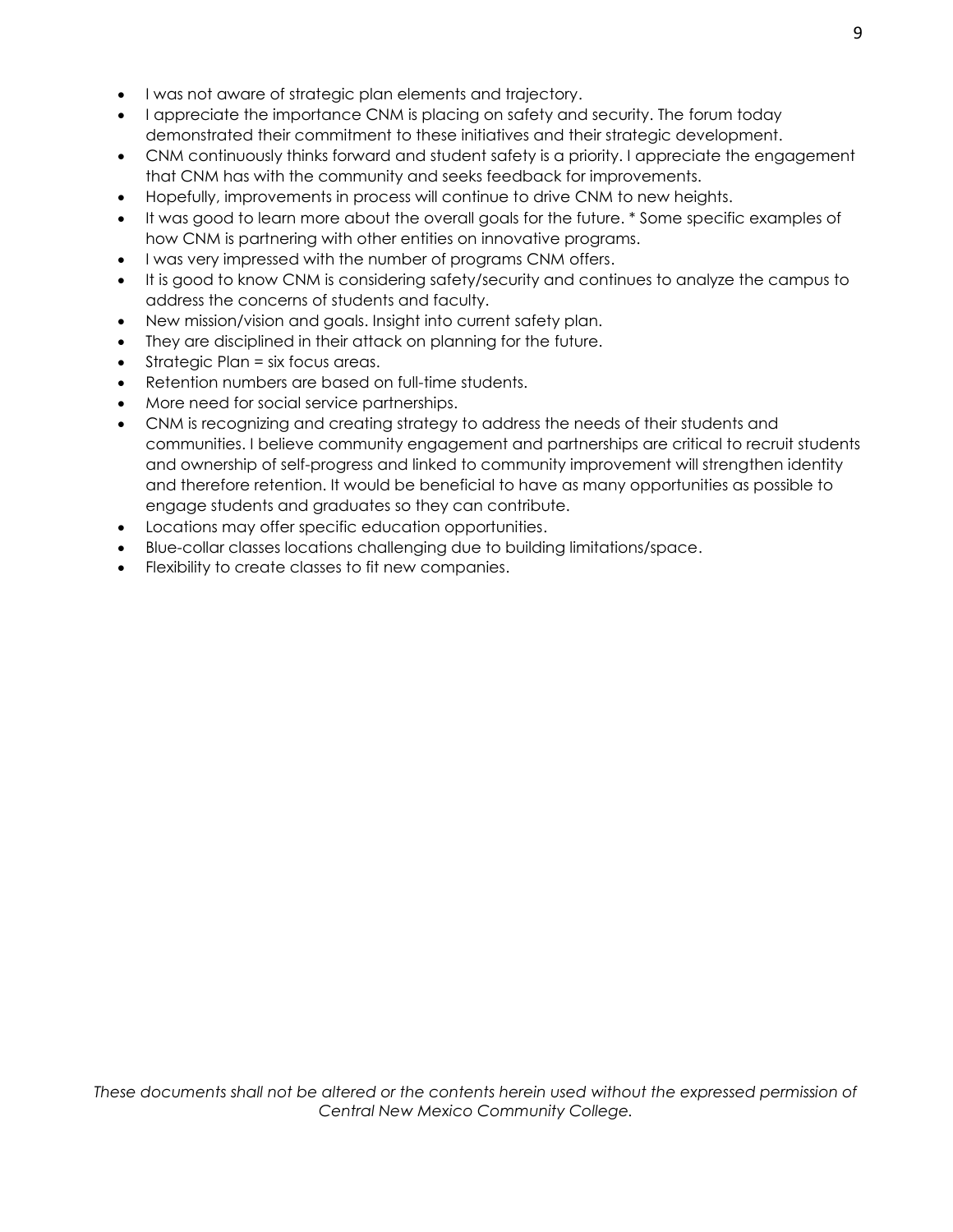### **Appendix: Strategic Plan Process Briefing Slide Deck Template**



A strategic plan is a document used to communicate the organizations goals and the actions needed to achieve those goals.

The strategic plan is used to make decisions on allocating resources.

CNM's strategic plan establishes the direction of the college for the next five years.



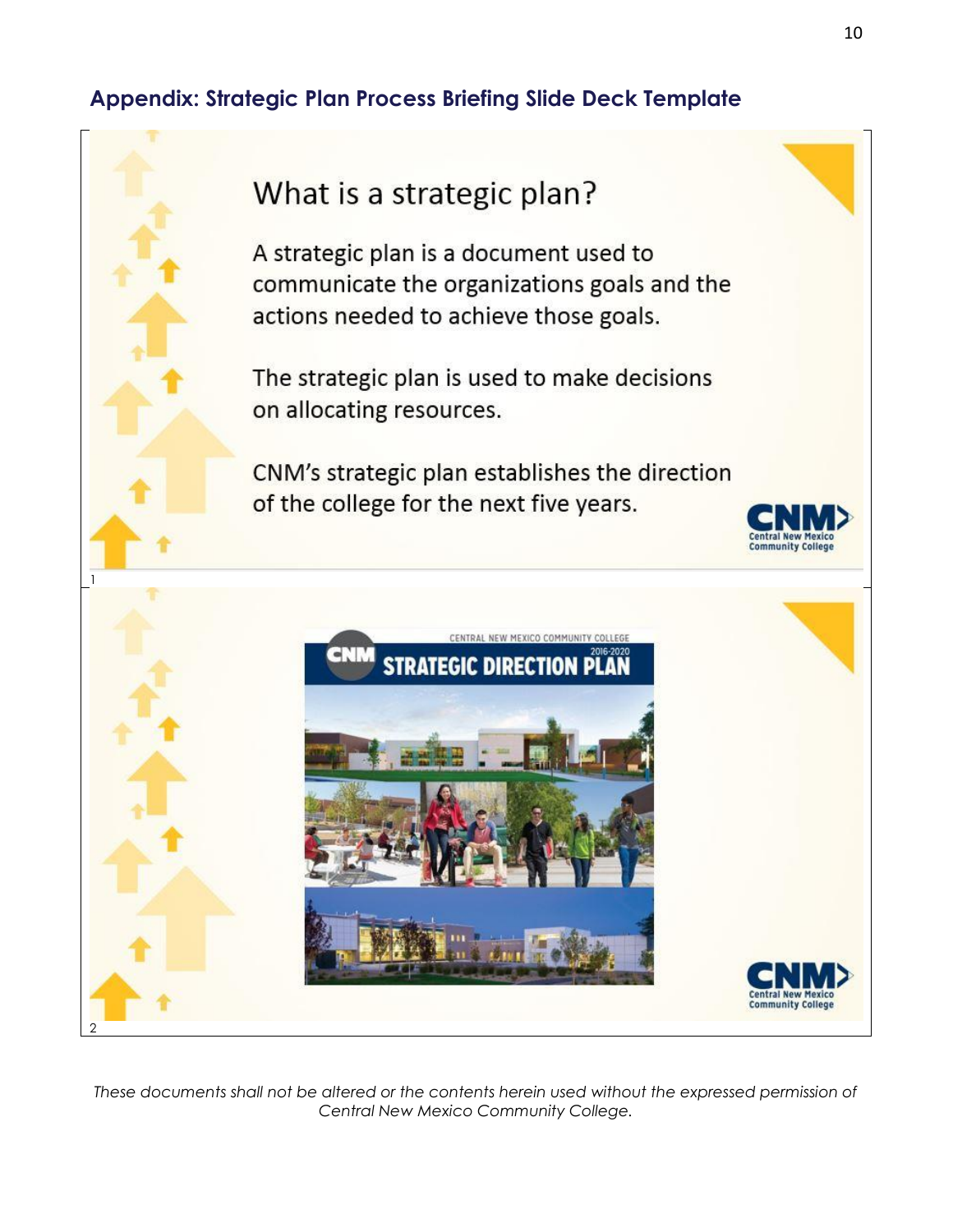# Foundation for CNM's Strategic Plan

Vision: "Changing Lives, Building Community"

Mission: "Be a leader in education and training"

Values: Be Caring, Be Ethical, Be Inspiring, Be Connected, Be Exceptional, and Be Courageous



Central I **Community College** 

#### Themes

3

4

- Safety
- Graduation and Retention
- Communication
- Equity
- Partnerships
- **Customer Service**